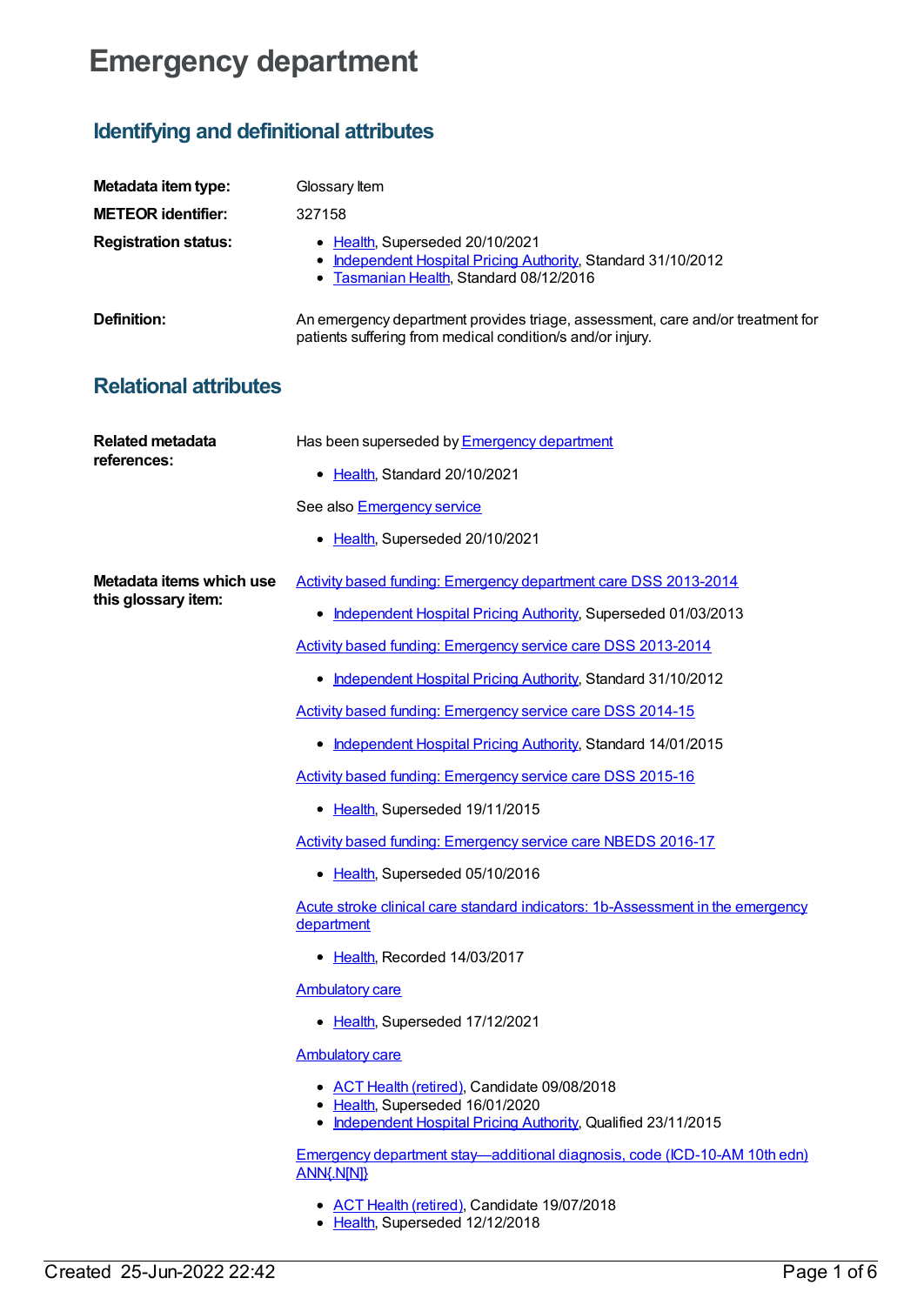Emergency department [stay—additional](https://meteor.aihw.gov.au/content/699588) diagnosis, code (ICD-10-AM 11th edn) ANN{.N[N]}

• [Health](https://meteor.aihw.gov.au/RegistrationAuthority/12), Superseded 20/10/2021

Emergency department [stay—additional](https://meteor.aihw.gov.au/content/497488) diagnosis, code X[X(8)]

- [Health](https://meteor.aihw.gov.au/RegistrationAuthority/12), Superseded 13/11/2014
- [Independent](https://meteor.aihw.gov.au/RegistrationAuthority/3) Hospital Pricing Authority, Standard 31/10/2012

Emergency department [stay—additional](https://meteor.aihw.gov.au/content/590658) diagnosis, code X[X(8)]

• [Health](https://meteor.aihw.gov.au/RegistrationAuthority/12), Superseded 05/10/2016

Emergency department [stay—additional](https://meteor.aihw.gov.au/content/651858) diagnosis, code X[X(8)]

• [Health](https://meteor.aihw.gov.au/RegistrationAuthority/12), Superseded 25/01/2018

Emergency department [stay—diagnosis](https://meteor.aihw.gov.au/content/590662) classification type, code N.N

• [Health](https://meteor.aihw.gov.au/RegistrationAuthority/12), Superseded 05/10/2016

Emergency department [stay—diagnosis](https://meteor.aihw.gov.au/content/651975) classification type, code N.N[N]

• [Health](https://meteor.aihw.gov.au/RegistrationAuthority/12), Standard 05/10/2016

Emergency department [stay—emergency](https://meteor.aihw.gov.au/content/681646) department ICD-10-AM (10th edn) principal diagnosis short list code ANN{.N[N]}

- ACT Health [\(retired\)](https://meteor.aihw.gov.au/RegistrationAuthority/9), Candidate 08/08/2018
- [Health](https://meteor.aihw.gov.au/RegistrationAuthority/12), Superseded 12/12/2018

Emergency department [stay—emergency](https://meteor.aihw.gov.au/content/699598) department ICD-10-AM (11th edn) principal diagnosis short list code ANN{.N[N]}

• [Health](https://meteor.aihw.gov.au/RegistrationAuthority/12), Superseded 18/12/2019

Emergency department [stay—principal](https://meteor.aihw.gov.au/content/497490) diagnosis, code X[X(8)]

- [Health](https://meteor.aihw.gov.au/RegistrationAuthority/12), Superseded 13/11/2014
- [Independent](https://meteor.aihw.gov.au/RegistrationAuthority/3) Hospital Pricing Authority, Standard 31/10/2012
- **[Tasmanian](https://meteor.aihw.gov.au/RegistrationAuthority/15) Health, Candidate 02/07/2014**

Emergency department [stay—principal](https://meteor.aihw.gov.au/content/590664) diagnosis, code X[X(8)]

[Health](https://meteor.aihw.gov.au/RegistrationAuthority/12), Superseded 05/10/2016

Emergency department [stay—principal](https://meteor.aihw.gov.au/content/651874) diagnosis, code X[X(8)]

• [Health](https://meteor.aihw.gov.au/RegistrationAuthority/12), Superseded 25/01/2018

Emergency department [stay—principal](https://meteor.aihw.gov.au/content/742221) diagnosis, Emergency Department (ICD-10-AM 11th Edition) Principal Diagnosis Short List code ANN{.N[N]}

• [Health](https://meteor.aihw.gov.au/RegistrationAuthority/12), Superseded 20/10/2021

Emergency department [stay—principal](https://meteor.aihw.gov.au/content/728005) diagnosis, Emergency Department (ICD-10-AM 11th Edition) Principal Diagnosis Short List code ANN{.N[N]}

[Health](https://meteor.aihw.gov.au/RegistrationAuthority/12), Superseded 18/06/2021

Emergency department [stay—principal](https://meteor.aihw.gov.au/content/717948) diagnosis, Emergency Department (ICD-10-AM 11th Edition) Principal Diagnosis Short List code ANN{.N[N]}

- [Health](https://meteor.aihw.gov.au/RegistrationAuthority/12), Superseded 17/07/2020
- [Tasmanian](https://meteor.aihw.gov.au/RegistrationAuthority/15) Health, Standard 25/05/2020

Emergency department stay—type of visit to emergency [department,](https://meteor.aihw.gov.au/content/495958) code N

• [Health](https://meteor.aihw.gov.au/RegistrationAuthority/12), Superseded 11/04/2014

Emergency department stay—type of visit to emergency [department,](https://meteor.aihw.gov.au/content/550725) code N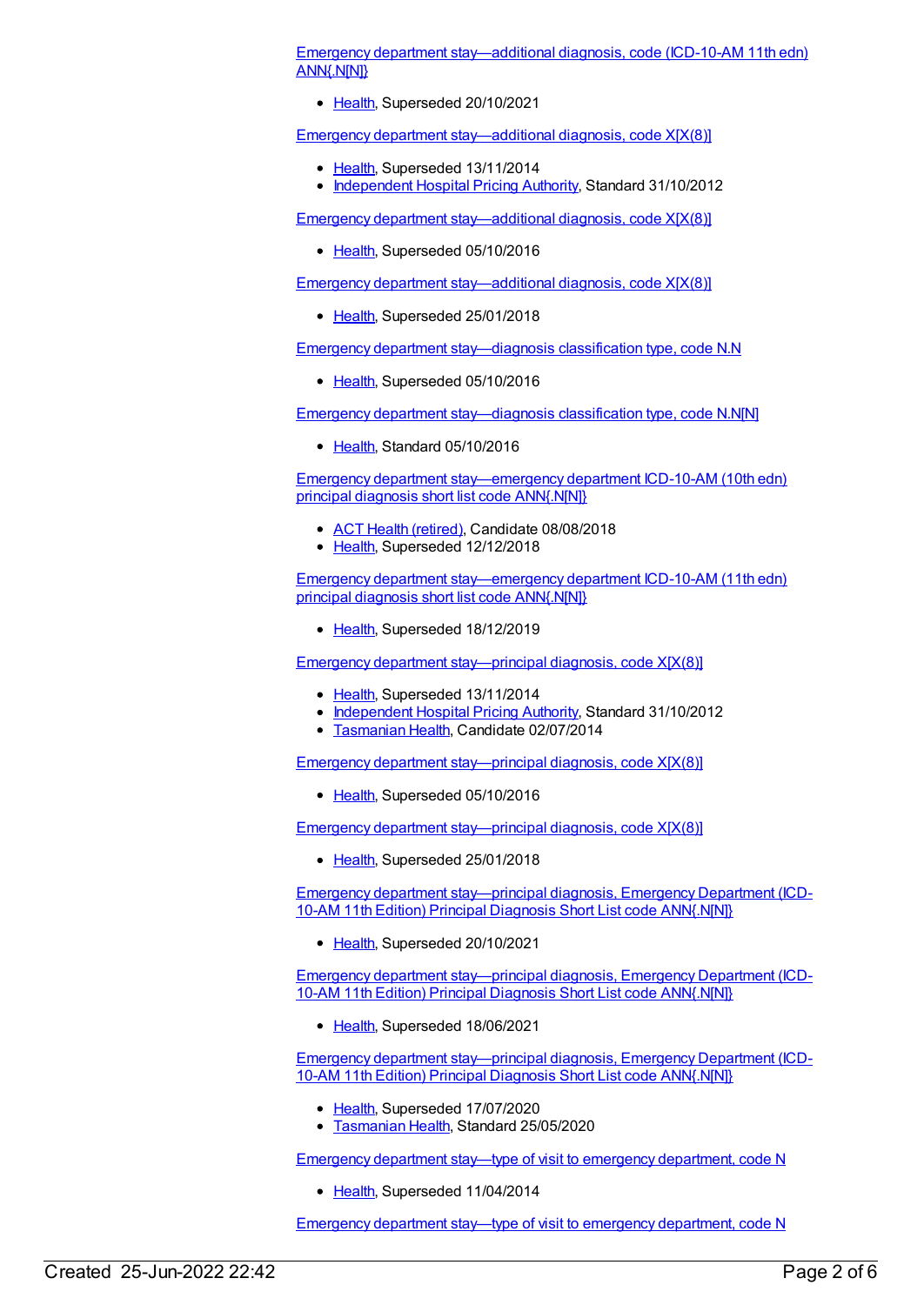• [Health](https://meteor.aihw.gov.au/RegistrationAuthority/12), Superseded 25/01/2018

Emergency department stay—type of visit to emergency [department,](https://meteor.aihw.gov.au/content/684942) code N

• [Health](https://meteor.aihw.gov.au/RegistrationAuthority/12), Superseded 20/10/2021

Emergency department [stay—urgency](https://meteor.aihw.gov.au/content/684505) related group major diagnostic block

- [Health](https://meteor.aihw.gov.au/RegistrationAuthority/12), Standard 25/01/2018
- [Tasmanian](https://meteor.aihw.gov.au/RegistrationAuthority/15) Health, Standard 05/06/2020

Emergency department [stay—urgency](https://meteor.aihw.gov.au/content/547612) related group major diagnostic block, code N[AA]

• [Health](https://meteor.aihw.gov.au/RegistrationAuthority/12), Superseded 25/01/2018

Emergency department [stay—urgency](https://meteor.aihw.gov.au/content/684509) related group major diagnostic block, code N[AA]

- [Health](https://meteor.aihw.gov.au/RegistrationAuthority/12), Standard 25/01/2018
- **[Tasmanian](https://meteor.aihw.gov.au/RegistrationAuthority/15) Health, Standard 05/06/2020**

Emergency department [stay—urgency](https://meteor.aihw.gov.au/content/449585) related group major diagnostic block, code N[AA]

- [Health](https://meteor.aihw.gov.au/RegistrationAuthority/12), Superseded 11/04/2014
- [Independent](https://meteor.aihw.gov.au/RegistrationAuthority/3) Hospital Pricing Authority, Standard 31/10/2012

Emergency department [stay—urgency](https://meteor.aihw.gov.au/content/498030) related group, URG (v1.3) code [X]N[N]

- [Health](https://meteor.aihw.gov.au/RegistrationAuthority/12), Standard 07/02/2013
- [Independent](https://meteor.aihw.gov.au/RegistrationAuthority/3) Hospital Pricing Authority, Standard 31/10/2012

Emergency department [stay—urgency](https://meteor.aihw.gov.au/content/743564) related group, URG (v1.4) code [X]N[N]

• [Tasmanian](https://meteor.aihw.gov.au/RegistrationAuthority/15) Health, Standard 04/05/2021

[Emergency](https://meteor.aihw.gov.au/content/483519) department visit indicator

• [Health](https://meteor.aihw.gov.au/RegistrationAuthority/12), Standard 19/11/2015

[Emergency](https://meteor.aihw.gov.au/content/270868) department visit type code N

[Health](https://meteor.aihw.gov.au/RegistrationAuthority/12), Superseded 22/12/2011

[Emergency](https://meteor.aihw.gov.au/content/496012) department visit type code N

• [Health](https://meteor.aihw.gov.au/RegistrationAuthority/12), Superseded 11/04/2014

[Emergency](https://meteor.aihw.gov.au/content/472920) department visit type code N

• [Health](https://meteor.aihw.gov.au/RegistrationAuthority/12), Superseded 30/01/2012

[Emergency](https://meteor.aihw.gov.au/content/684939) department visit type code N

• [Health](https://meteor.aihw.gov.au/RegistrationAuthority/12), Superseded 20/10/2021

[Emergency](https://meteor.aihw.gov.au/content/474111) department visit type code N

- [Health](https://meteor.aihw.gov.au/RegistrationAuthority/12), Superseded 21/11/2013
- [Independent](https://meteor.aihw.gov.au/RegistrationAuthority/3) Hospital Pricing Authority, Standard 31/10/2012
- National Health [Performance](https://meteor.aihw.gov.au/RegistrationAuthority/8) Authority (retired), Retired 01/07/2016

[Emergency](https://meteor.aihw.gov.au/content/550706) department visit type code N

• [Health](https://meteor.aihw.gov.au/RegistrationAuthority/12), Superseded 25/01/2018

Establishment (public psychiatric or alcohol and drug [hospital\)—number](https://meteor.aihw.gov.au/content/270217) of group session occasions of service for non-admitted patients (emergency and outpatient), total N[NNNNNN]

• [Health](https://meteor.aihw.gov.au/RegistrationAuthority/12), Standard 01/03/2005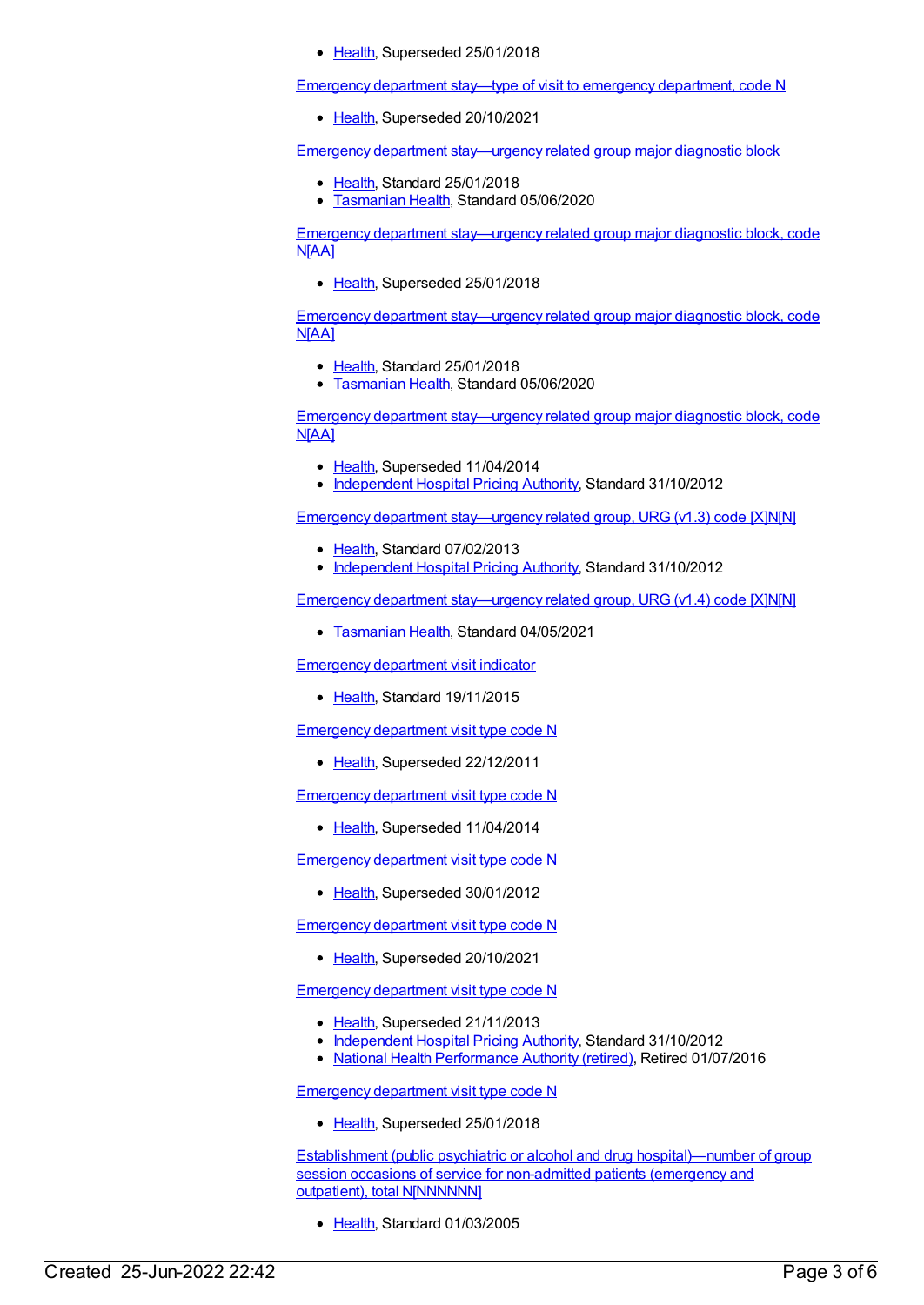Establishment (public psychiatric or alcohol and drug [hospital\)—number](https://meteor.aihw.gov.au/content/270216) of individual session occasions of service for non-admitted patients (emergency and outpatient), total NINNNNNNI

Elealth, Standard 01/03/2005

[Government](https://meteor.aihw.gov.au/content/540601) health expenditure NMDS 2014-

- ACT Health [\(retired\)](https://meteor.aihw.gov.au/RegistrationAuthority/9), Candidate 09/08/2018
- [Health](https://meteor.aihw.gov.au/RegistrationAuthority/12), Standard 04/12/2013

Health or health related [function](https://meteor.aihw.gov.au/content/352162) code NNN

[Health](https://meteor.aihw.gov.au/RegistrationAuthority/12), Superseded 04/12/2013

**Health or health [related-function](https://meteor.aihw.gov.au/content/533043) code NNN** 

- ACT Health [\(retired\)](https://meteor.aihw.gov.au/RegistrationAuthority/9), Candidate 09/08/2018
- [Health](https://meteor.aihw.gov.au/RegistrationAuthority/12), Standard 04/12/2013

Health service [event—presentation](https://meteor.aihw.gov.au/content/270393) date, DDMMYYYY

- [Health](https://meteor.aihw.gov.au/RegistrationAuthority/12), Standard 01/03/2005
- **[Tasmanian](https://meteor.aihw.gov.au/RegistrationAuthority/15) Health, Incomplete 23/07/2012**

Health service [event—presentation](https://meteor.aihw.gov.au/content/270080) time, hhmm

- [Health](https://meteor.aihw.gov.au/RegistrationAuthority/12), Standard 01/03/2005
- **[Tasmanian](https://meteor.aihw.gov.au/RegistrationAuthority/15) Health, Incomplete 23/07/2012**

Health service event—service [commencement](https://meteor.aihw.gov.au/content/270089) date, DDMMYYYY

• [Health](https://meteor.aihw.gov.au/RegistrationAuthority/12), Superseded 07/12/2005

Mental health [seclusion](https://meteor.aihw.gov.au/content/558137) and restraint NBEDS 2015-

• [Health](https://meteor.aihw.gov.au/RegistrationAuthority/12), Standard 13/11/2014

[Non-admitted](https://meteor.aihw.gov.au/content/567462) patient emergency department care DSS 2014-15

• [Health](https://meteor.aihw.gov.au/RegistrationAuthority/12), Superseded 04/02/2015

[Non-admitted](https://meteor.aihw.gov.au/content/590675) patient emergency department care DSS 2015-16

• [Health](https://meteor.aihw.gov.au/RegistrationAuthority/12), Superseded 02/12/2015

[Non-admitted](https://meteor.aihw.gov.au/content/617933) patient emergency department care NBEDS 2016-17

• [Health](https://meteor.aihw.gov.au/RegistrationAuthority/12), Superseded 05/10/2016

[Non-admitted](https://meteor.aihw.gov.au/content/655704) patient emergency department care NBEDS 2017-18

• [Health](https://meteor.aihw.gov.au/RegistrationAuthority/12), Superseded 12/12/2018

[Non-admitted](https://meteor.aihw.gov.au/content/676384) patient emergency department care NBEDS 2018-19

• [Health](https://meteor.aihw.gov.au/RegistrationAuthority/12), Superseded 12/12/2018

[Non-admitted](https://meteor.aihw.gov.au/content/708556) patient emergency department care NBEDS 2019–20

• [Health](https://meteor.aihw.gov.au/RegistrationAuthority/12), Retired 19/11/2019

[Non-admitted](https://meteor.aihw.gov.au/content/509116) patient emergency department care NMDS 2013-14

• [Health](https://meteor.aihw.gov.au/RegistrationAuthority/12), Superseded 11/04/2014

[Non-admitted](https://meteor.aihw.gov.au/content/566909) patient emergency department care NMDS 2014-15

• [Health](https://meteor.aihw.gov.au/RegistrationAuthority/12), Superseded 13/11/2014

[Non-admitted](https://meteor.aihw.gov.au/content/588932) patient emergency department care NMDS 2015-16

• [Health](https://meteor.aihw.gov.au/RegistrationAuthority/12), Superseded 19/11/2015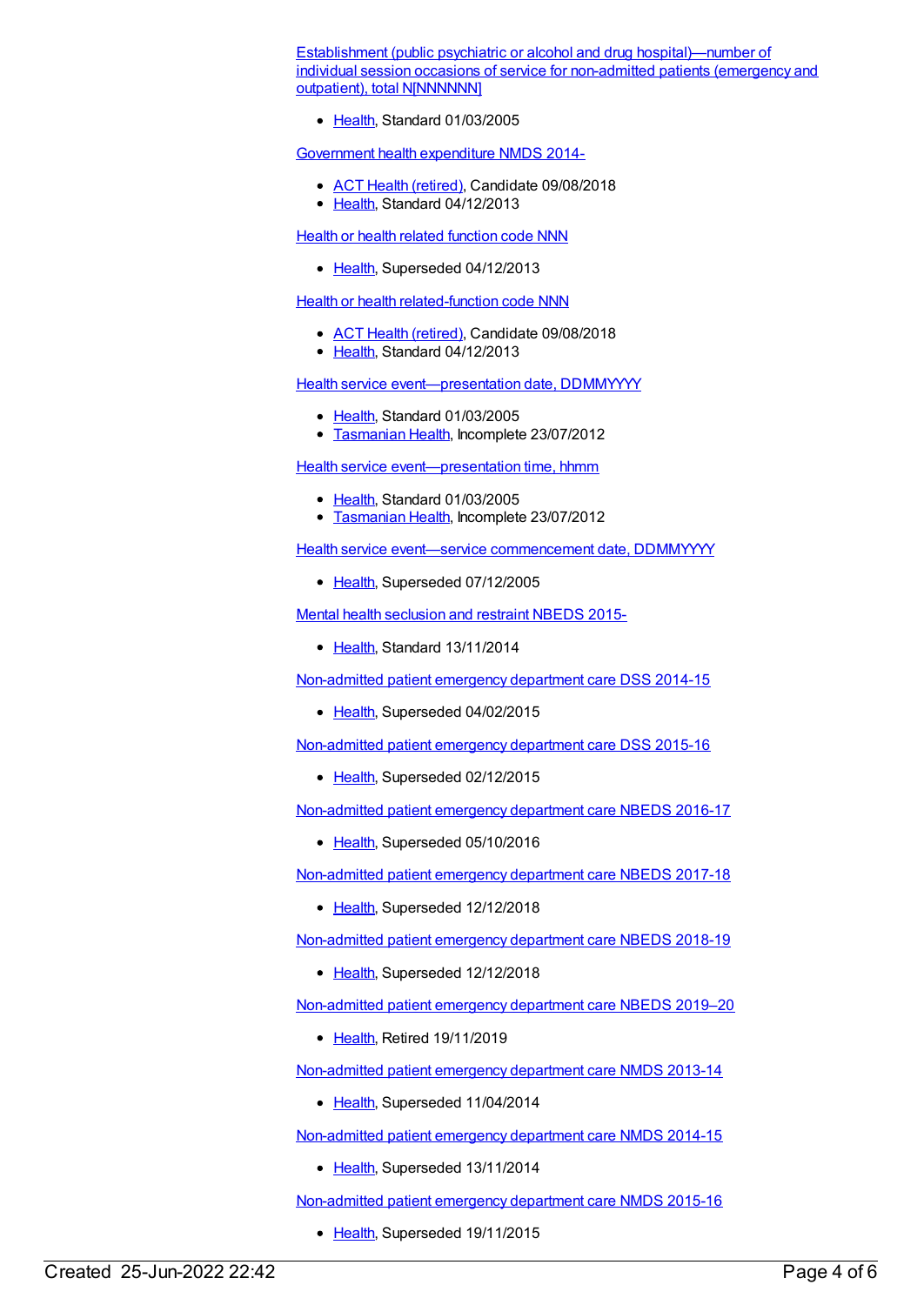[Non-admitted](https://meteor.aihw.gov.au/content/612346) patient emergency department care NMDS 2016-17

• [Health](https://meteor.aihw.gov.au/RegistrationAuthority/12), Superseded 05/10/2016

[Non-admitted](https://meteor.aihw.gov.au/content/651856) patient emergency department care NMDS 2017-18

• [Health](https://meteor.aihw.gov.au/RegistrationAuthority/12), Superseded 25/01/2018

[Non-admitted](https://meteor.aihw.gov.au/content/679018) patient emergency department care NMDS 2018-19

- ACT Health [\(retired\)](https://meteor.aihw.gov.au/RegistrationAuthority/9), Candidate 08/08/2018
- [Health](https://meteor.aihw.gov.au/RegistrationAuthority/12), Superseded 12/12/2018

[Non-admitted](https://meteor.aihw.gov.au/content/699738) patient emergency department care NMDS 2019–20

• [Health](https://meteor.aihw.gov.au/RegistrationAuthority/12), Superseded 18/12/2019

[Non-admitted](https://meteor.aihw.gov.au/content/713860) patient emergency department care NMDS 2020–21

• [Health](https://meteor.aihw.gov.au/RegistrationAuthority/12), Superseded 05/02/2021

[Non-admitted](https://meteor.aihw.gov.au/content/727360) patient emergency department care NMDS 2021–22

• [Health](https://meteor.aihw.gov.au/RegistrationAuthority/12), Superseded 20/10/2021

[Non-admitted](https://meteor.aihw.gov.au/content/473100) patient emergency department service episode

• [Health](https://meteor.aihw.gov.au/RegistrationAuthority/12), Superseded 30/01/2012

[Non-admitted](https://meteor.aihw.gov.au/content/268976) patient emergency department service episode

• [Health](https://meteor.aihw.gov.au/RegistrationAuthority/12), Superseded 22/12/2011

[Non-admitted](https://meteor.aihw.gov.au/content/474114) patient emergency department service episode

- ACT Health [\(retired\)](https://meteor.aihw.gov.au/RegistrationAuthority/9), Candidate 19/07/2018
- [Health](https://meteor.aihw.gov.au/RegistrationAuthority/12), Superseded 20/10/2021
- [Independent](https://meteor.aihw.gov.au/RegistrationAuthority/3) Hospital Pricing Authority, Standard 31/10/2012
- National Health [Performance](https://meteor.aihw.gov.au/RegistrationAuthority/8) Authority (retired), Retired 01/07/2016
- **[Tasmanian](https://meteor.aihw.gov.au/RegistrationAuthority/15) Health, Standard 08/12/2016**

[Non-admitted](https://meteor.aihw.gov.au/content/268972) patient service event

• [Health](https://meteor.aihw.gov.au/RegistrationAuthority/12), Superseded 06/10/2010

Prison [dischargee—emergency](https://meteor.aihw.gov.au/content/483526) department visit indicator

• [Health](https://meteor.aihw.gov.au/RegistrationAuthority/12), Standard 19/11/2015

Prison [dischargee—emergency](https://meteor.aihw.gov.au/content/629233) department visit indicator, prisoner health yes/no/unknown code N

• [Health](https://meteor.aihw.gov.au/RegistrationAuthority/12), Standard 28/04/2016

Prison [dischargee—emergency](https://meteor.aihw.gov.au/content/483531) department visit indicator, yes/no code N

• [Health](https://meteor.aihw.gov.au/RegistrationAuthority/12), Superseded 28/04/2016

[Prisoner](https://meteor.aihw.gov.au/content/482311) health NBEDS

• [Health](https://meteor.aihw.gov.au/RegistrationAuthority/12), Standard 28/04/2016

**[Triage](https://meteor.aihw.gov.au/content/268975)** 

• [Health](https://meteor.aihw.gov.au/RegistrationAuthority/12), Retired 07/12/2005

## **[Triage](https://meteor.aihw.gov.au/content/334003)**

- [Health](https://meteor.aihw.gov.au/RegistrationAuthority/12), Superseded 25/01/2018
- [Independent](https://meteor.aihw.gov.au/RegistrationAuthority/3) Hospital Pricing Authority, Incomplete 16/10/2012
- **[Tasmanian](https://meteor.aihw.gov.au/RegistrationAuthority/15) Health, Superseded 25/05/2020**

[Urgency](https://meteor.aihw.gov.au/content/447797) related group